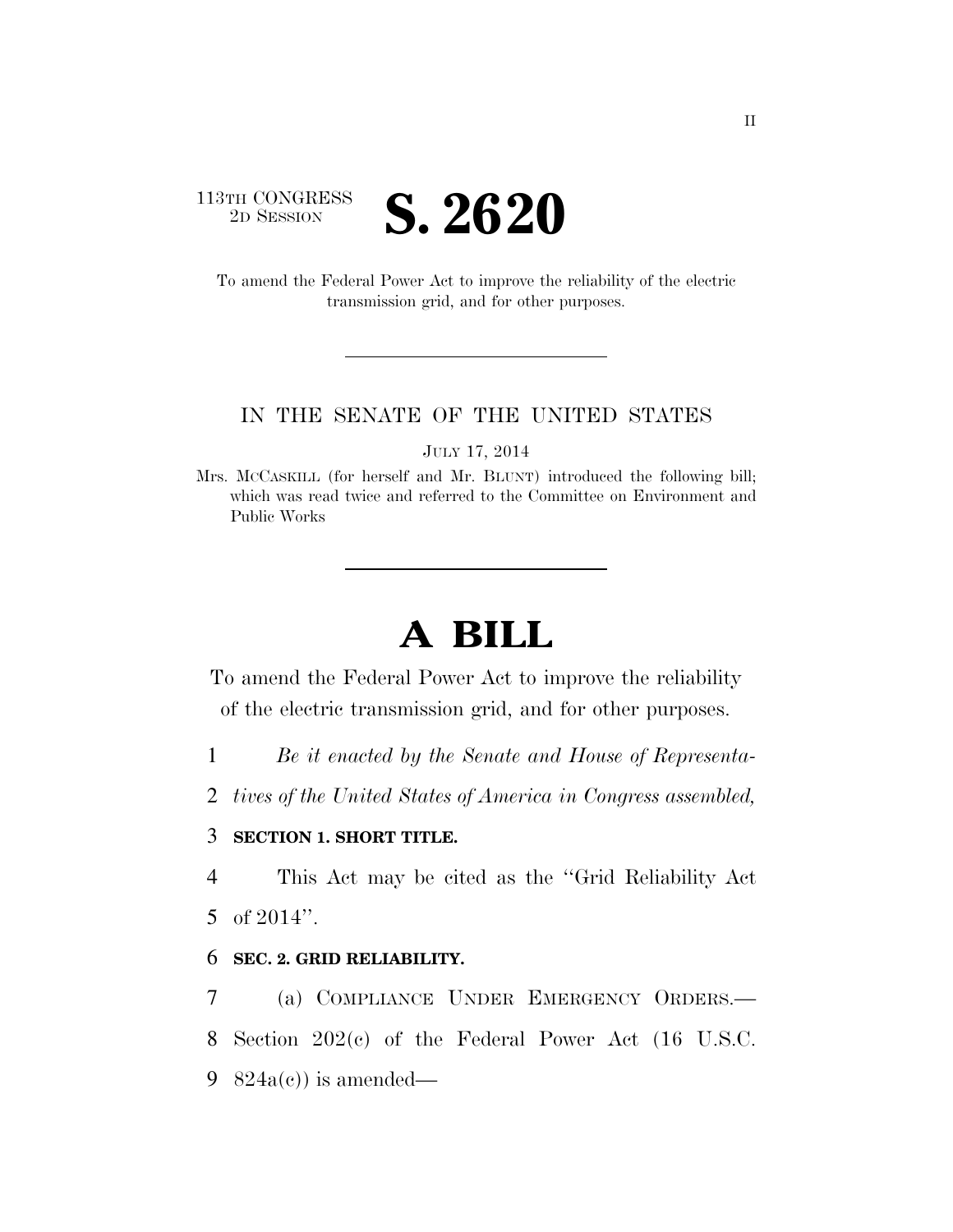| $\mathbf{1}$   | $(1)$ by striking "(c) During" and inserting the                             |
|----------------|------------------------------------------------------------------------------|
| $\overline{2}$ | following:                                                                   |
| 3              | "(c) TEMPORARY CONNECTION AND EXCHANGE OF                                    |
| $\overline{4}$ | FACILITIES DURING EMERGENCY.-                                                |
| 5              | "(1) IN GENERAL.—During";                                                    |
| 6              | (2) by striking "If the parties" and inserting                               |
| 7              | the following:                                                               |
| 8              | "(2) TERMS.—If the parties"; and                                             |
| 9              | $(3)$ by adding at the end the following:                                    |
| 10             | $\lq(3)$ ADMINISTRATION<br>$\overline{\text{OF}}$<br><b>ORDERS</b><br>$CON-$ |
| 11             | FLICTING WITH OTHER LAWS.—In the case of an                                  |
| 12             | order issued under this subsection that may result in                        |
| 13             | a conflict with a requirement of any Federal, State,                         |
| 14             | or local environmental law (including a regulation),                         |
| 15             | the Commission shall ensure that the order—                                  |
| 16             | "(A) requires generation, delivery, inter-                                   |
| 17             | change, or transmission of electric energy only                              |
| 18             | during hours necessary to meet the emergency                                 |
| 19             | and serve the public interest; and                                           |
| 20             | $\lq\lq (B)$ to the maximum extent practicable—                              |
| 21             | "(i) is consistent with any applicable                                       |
| 22             | Federal, State, or local environmental law                                   |
| 23             | (including a regulation); and                                                |
| 24             | "(ii) minimizes any adverse environ-                                         |
| 25             | mental impacts.                                                              |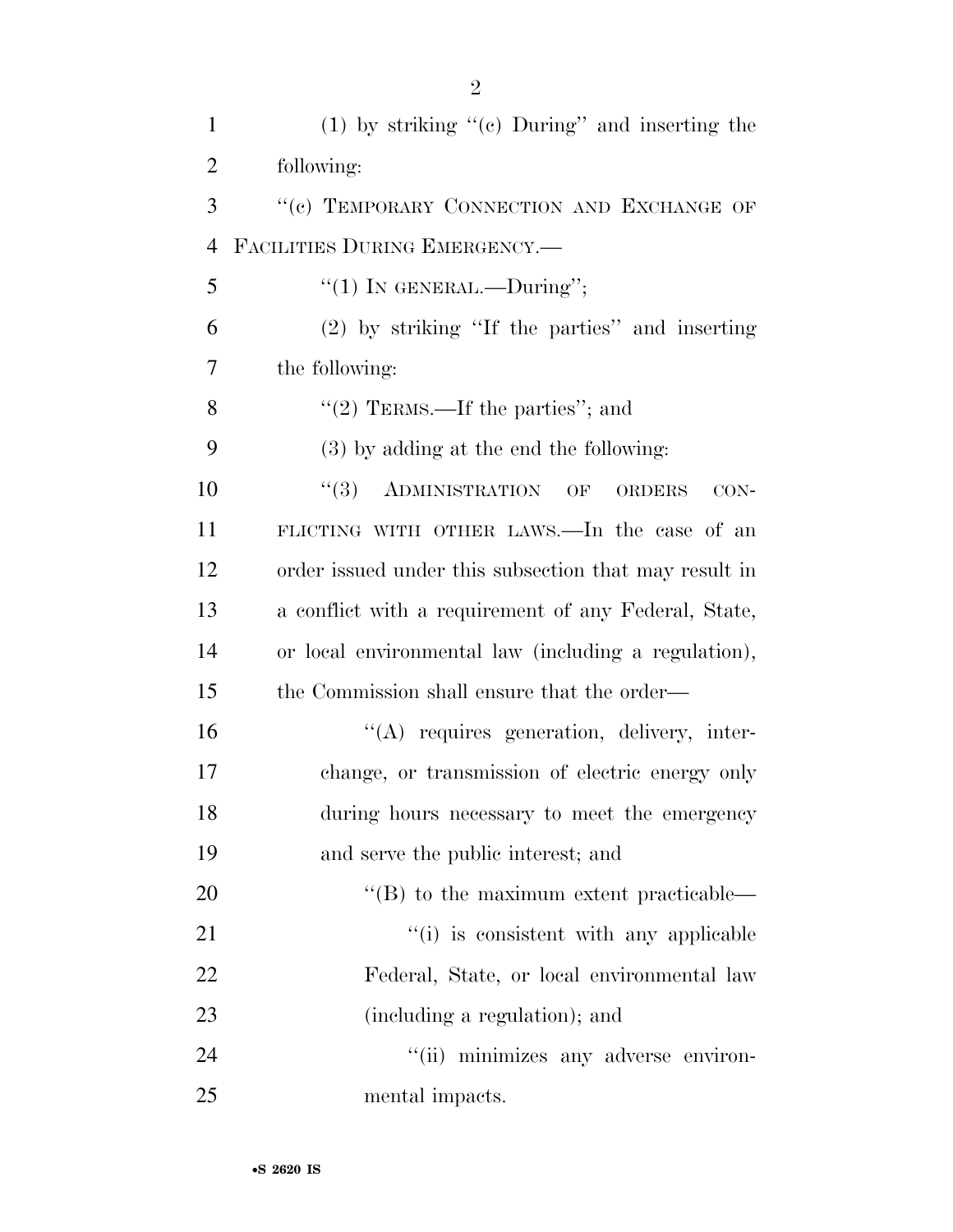1 "(4) APPLICABILITY OF OTHER LAWS CON- FLICTING WITH ORDERS.—To the extent that an omission or action taken by a party to comply with an order issued under this subsection (including any omission or action taken to voluntarily comply with the order) results in noncompliance with, or causes a party to not comply with, any Federal, State, or local environmental law (including a regulation), the omission or action shall not be subject to any re- quirement, civil or criminal liability, or a citizen suit under the environmental law (or regulation). 12 "(5) RENEWAL OR REISSUANCE OF ORDERS 13 CONFLICTING WITH OTHER LAWS.— 14 "(A) In GENERAL.—An order issued under this subsection that may result in a conflict with a requirement of any Federal, State, or local environmental law (including a regulation) shall expire not later than 90 days after the date the order is issued. 20 "(B) RENEWAL OR REISSUANCE OF OR- DERS.—The Commission may renew or reissue the order in accordance with this subsection for subsequent periods of not to exceed 90 days for each period, as the Commission determines nec-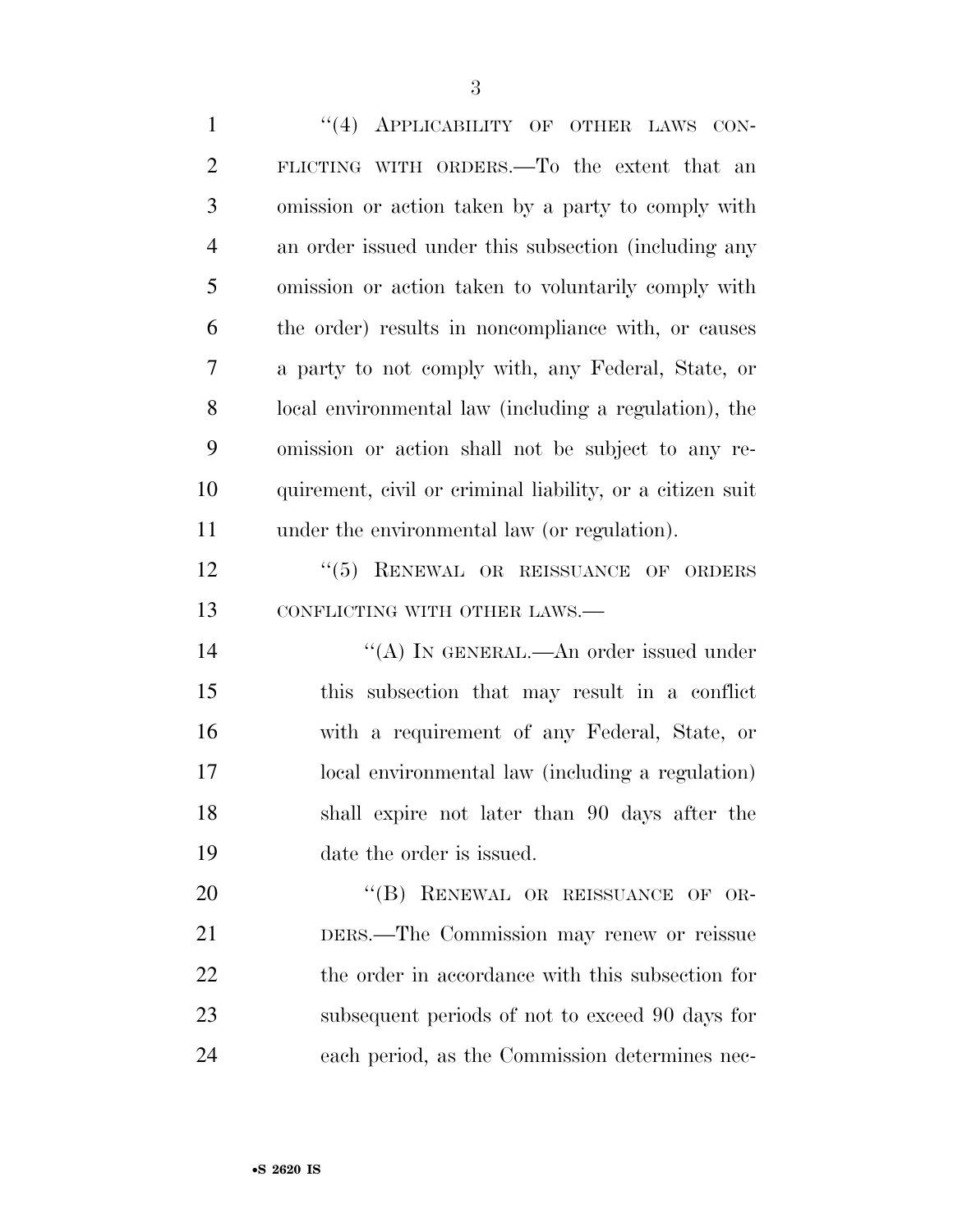| $\mathbf{1}$   | essary to meet the emergency and serve the       |
|----------------|--------------------------------------------------|
| $\overline{2}$ | public interest.                                 |
| 3              | "(C) ADMINISTRATION.—In renewing or              |
| $\overline{4}$ | reissuing an order under this paragraph, the     |
| 5              | Commission shall—                                |
| 6              | "(i) consult with the primary Federal            |
| 7              | agency with expertise in the environmental       |
| 8              | interest protected by the law (or regula-        |
| 9              | tion); and                                       |
| 10             | "(ii) include in the renewed or re-              |
| 11             | issued order such conditions as such Fed-        |
| 12             | eral agency determines necessary to mini-        |
| 13             | mize any adverse environmental impacts,          |
| 14             | to the maximum extent practicable.               |
| 15             | "(D) PUBLIC AVAILABILITY.- Any condi-            |
| 16             | tions submitted by a Federal agency described    |
| 17             | in subparagraph $(C)(i)$ shall be made available |
| 18             | to the public.                                   |
| 19             | "(E) EXCLUSION OF CONDITIONS.—The                |
| 20             | Commission may exclude a condition described     |
| 21             | in subparagraph (D) from the renewed or re-      |
| 22             | issued order if the Commission-                  |
| 23             | ``(i)<br>determines that the condition           |
| 24             | would prevent the order from adequately          |